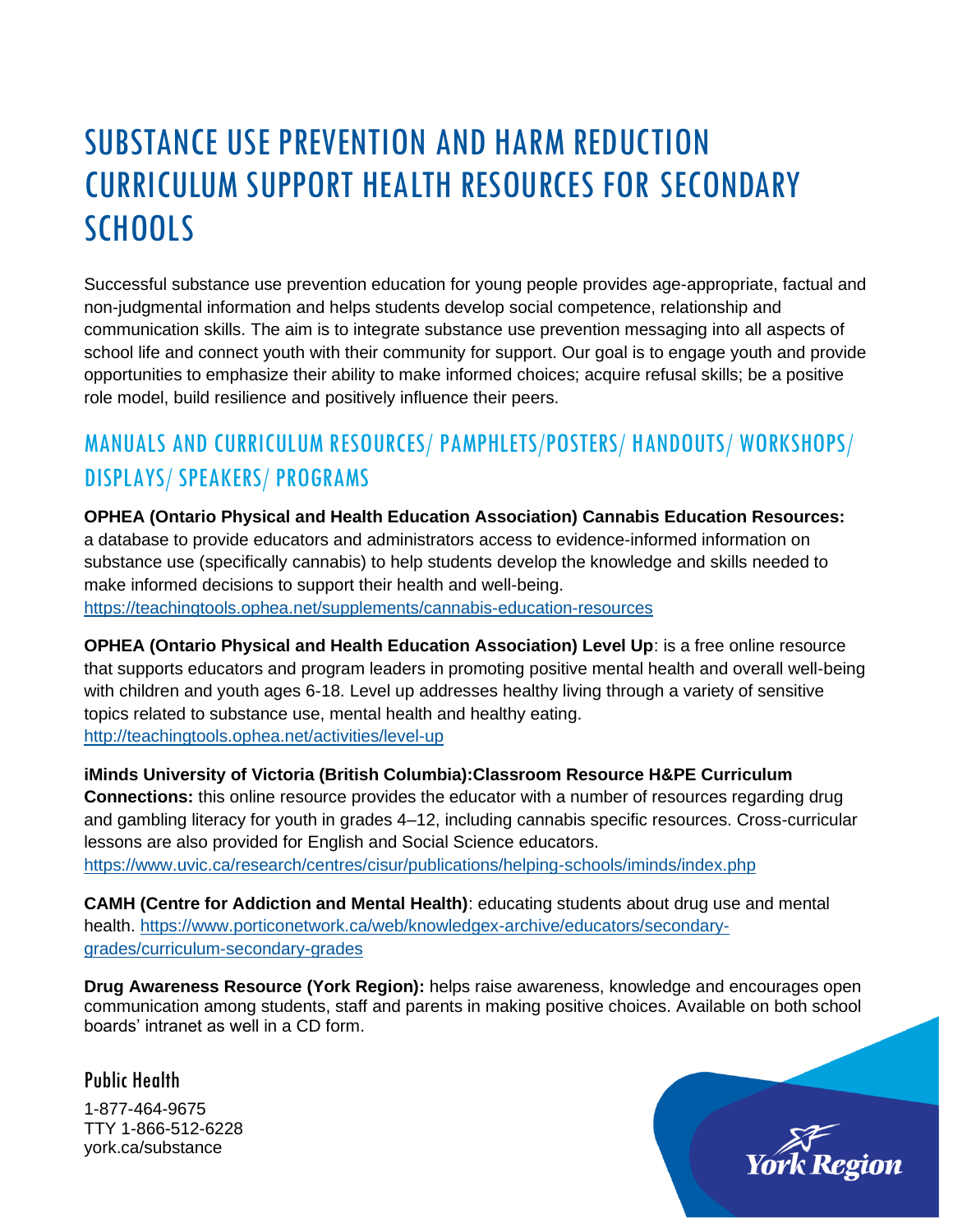**Media Smarts**: how media messages on alcohol influence attitudes about drinking. <http://mediasmarts.ca/lessonplan/alcohol-myths-lesson>

**Canadian Students for Sensible Drug Policy: Sensible Cannabis Education: A Toolkit for Educating Youth:** created for educators, as well as parents, this resource aims to support adults in having informed and non-judgmental conversations with young people about cannabis**.** <https://cssdp.org/uploads/2018/04/Sensible-Cannabis-Education-A-Toolkit-for-Educating-Youth.pdf>

**The Fourth R**: A Relationship-Based Program (Gr.8&9): engages students in healthy relationship and decision making through various topics including substance use & abuse prevention. <https://youthrelationships.org/>

**York Region District School Board's Drug and Alcohol Continuum Tool Kit** is intended for teachers, guidance counselors and educational assistants. The kit provides information relating to drugs, alcohol use and the Drug and Alcohol Continuum. Additionally, the tool kit supports curriculum expectations outlined in the new Physical and Health Education Curriculum. (Teachers can access this through their internal YRDSB website under Caring and Safe schools)

**Canadian Centre on Substance Abuse (CCSA)** provides evidence based substance use resources.

Alcohol Resources: [www.ccsa.ca/alcohol](http://www.ccsa.ca/alcohol)

Cannabis Resources: [www.ccsa.ca/cannabis](http://www.ccsa.ca/cannabis)

**Alcohol and Drugs: A Quick Guide from York Region Public Health:** a one pager resource that helps teachers or parents identify signs, side effects and behaviours of various drugs.

**Drug Free Kids** *Cannabis Talk Kit:* **Know how to talk with your teen**: provides information for parents to support conversations with their teens about cannabis.

<https://www.drugfreekidscanada.org/prevention/tips-for-parents/>

#### WORKSHOPS:

**Alcohol and Drugs. Be Informed. Peer–led Youth Programs.** Contact your Public Health Nurse to request support for the following curriculum-matched peer-led programs.

- **How Will Your Party End?** Public Health Nurses providing training to student leaders (e.g. prom committee, OSAID, ESP) to present/plan initiatives for their graduating class
- **Life after Grade 8** Public Health Nurses train student leaders to present to Grade 8 students to help make the transition to high school easier
- **Transition to High School** Public Health Nurses train student leaders to present to Grade 9 students to help with their first year in high school

**Springboard: Weed Out the Risks:** This is an innovative "Weed Out the Risk" educational program to address road safety risks of driving under the influence of cannabis for young drivers or being a passenger in a high driver's vehicle. Program messaging has been directly linked to the Ontario secondary school curriculum. Facilitators will deliver a classroom session to one or more classrooms at no cost.<https://www.springboardservices.ca/programs-services/weed-out-the-risk/#wotr>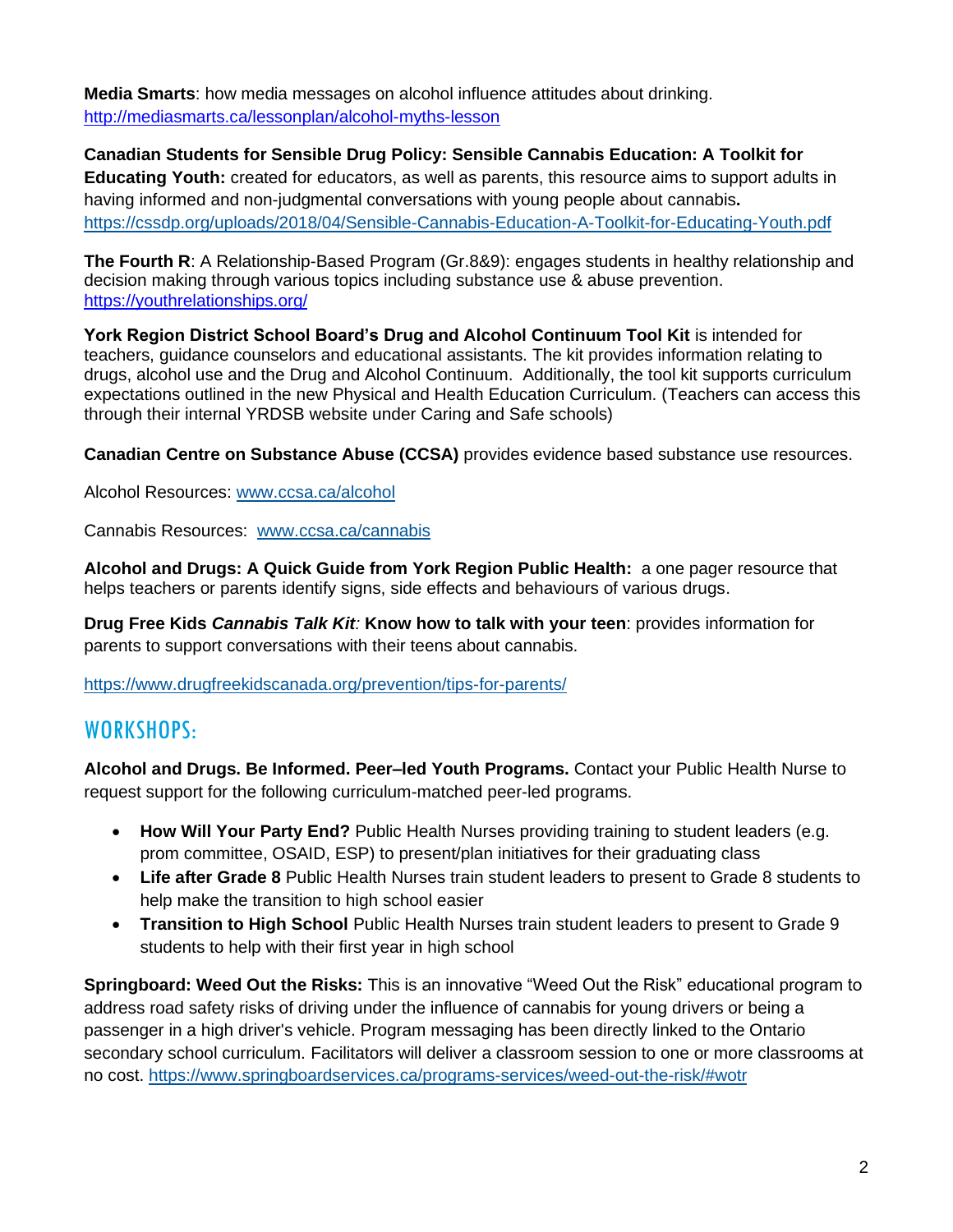**Canadian Mental Health Association**: *Choices Program:* This program encourages youth between the ages of 12 to 17 to make informed and relevant decisions and promotes positive choices in their lives. Choices meet 2 hours/week for over 10 weeks. <https://cmha-yr.on.ca/programs/youth/choices/>

#### DISPLAYS FROM YORK REGION PUBLIC HEALTH

Weed out the Myths

How Will Your Party End? (Grade12)

High School Your Move Your Choice (Grade 8/9)

#### PRESENTATIONS/SPEAKERS:

Addiction Services York Region (ASYR) [www.asyr.ca](http://www.asyr.ca/)

Accident Awareness [http://www.accidentawareness.ca](http://www.accidentawareness.ca/)

Mixed Company [www.mixedcompanytheatre.com](http://www.mixedcompanytheatre.com/)

Mothers Against Drunk Driving [www.madd.ca](http://www.madd.ca/)

Narcotics Anonymous [www.na.org](http://www.na.org/)

PARTY Program: Markham Stouffville Hospital [https://www.msh.on.ca/learning-innovation/education/patient](https://www.msh.on.ca/learning-innovation/education/patient-education/party-program)[education/party-program](https://www.msh.on.ca/learning-innovation/education/patient-education/party-program)

Southlake Hospital http://www.southlakeregional.org/Default.aspx?cid=1514&amp:lang=1

Youth Speak [www.youthspeak.ca](http://www.youthspeak.ca/)

#### FRENCH RESOURCES:

#### **Posters:**

How Will Your Party End?

Weed out the Myths

### TREATMENT AND/OR COUNSELLING:

Addiction Services for York Region<https://www.asyr.ca/>

Blue Hills Child and Family Services <http://www.bluehillscentre.ca/>

Centre for Addiction and Mental Health<http://www.camh.ca/>

Connex Ontario, Drug and Alcohol Help Line<http://www.connexontario.ca/>

Family Services of York Region<http://fsyr.ca/>